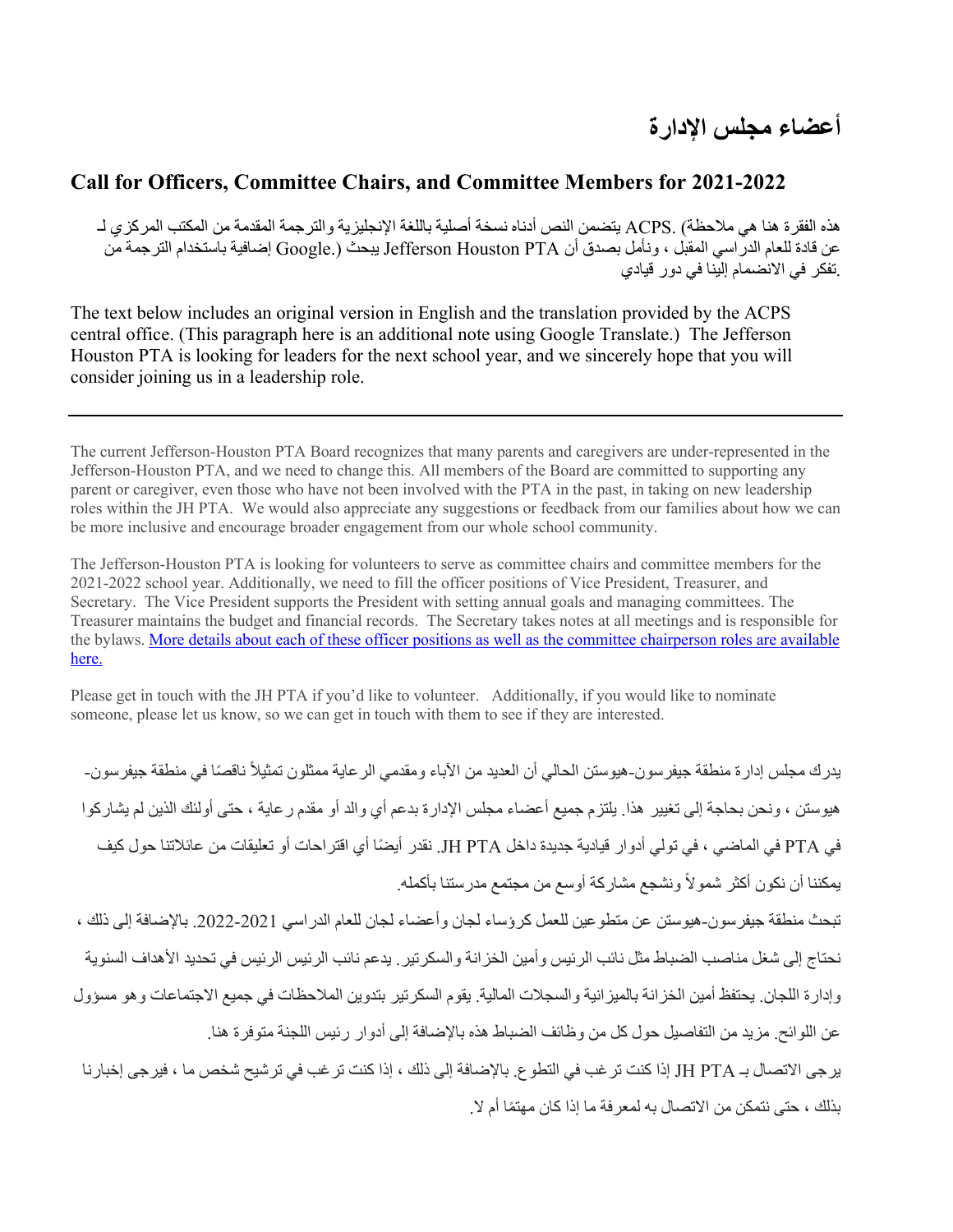Ways to contact the JH PTA: Email: pta.jeffersonhouston@gmail.com Phone: (703) 672-0469 (call or text) Facebook: @JeffersonHoustonPTA

Jefferson-Houston Parent Teacher Association (PTA)

Officer and Committee Descriptions Executive Committee The following officer positions make up the executive committee for the Jefferson-Houston School PTA. The executive committee develops goals for the PTA for presentation to the executive board and general membership and establishes standing and special committees. Individual officers also perform the following duties. ● President: Schedules, organizes, and presides at meetings. Coordinates work of the officers and committees. Communicates about PTA activities with school administrators and staff, as needed. Submits forms to the state PTA. Regularly reviews and approves financial transactions and helps to draft the budget for the school year. Promotes the purpose and goals of the PTA. (Average time commitment: 2-3 hours per week) ● Vice President(s): Acts as an aide to the president. Performs the duties of the president in the absence or inability of that officer to act. Oversees committee chairs. Performs other delegated duties as assigned. (Average time commitment: 1-2 hours per week) ● Treasurer: Maintains custody of all funds of the association. Accurately documents all receipts and expenditures. Works with other officers and committees to establish a budget for the school year. Disburses funds as authorized by the officers and the board in accordance with the adopted budget and bylaws. Remits membership dues and sends required documents to the state PTA. Presents a written financial statement at every membership meeting and as needed. Prepares an annual financial report at the close of the fiscal year and has the accounts examined according to the auditing procedures. Files a 990 or 990EZ and issues 1099s per IRS regulations. Note: The PTA subscribes to online software that greatly helps with these duties. (Average time commitment: 2-3 hours per week) ● Secretary: Records the minutes of all meetings of the association. Keeps the official copy of the local unit's bylaws in his/her files. Maintains a membership list as required by the state PTA. Performs other delegated duties as assigned. (Average time commitment: 1-2 hours per week)

> **نوسرفیج يف روملأا ءایلولأ نیملعملا ةطبار - ( نتسویھ PTA( ناجللاو فظوملا فیصوت**

#### اللجنة التنفيذية

المناصب التالية تشكل اللجنة التنفيذية لجيفرسون هيوستن . تضع اللجنة التنفيذية أهدافًا لـ PTA لعرضها على المجلس التنفيذي و العضوية العامة وتشكيل اللجان الدائمة و الخاصة.

یؤدي الضباط الأفراد أی ًضا المھام التالیة.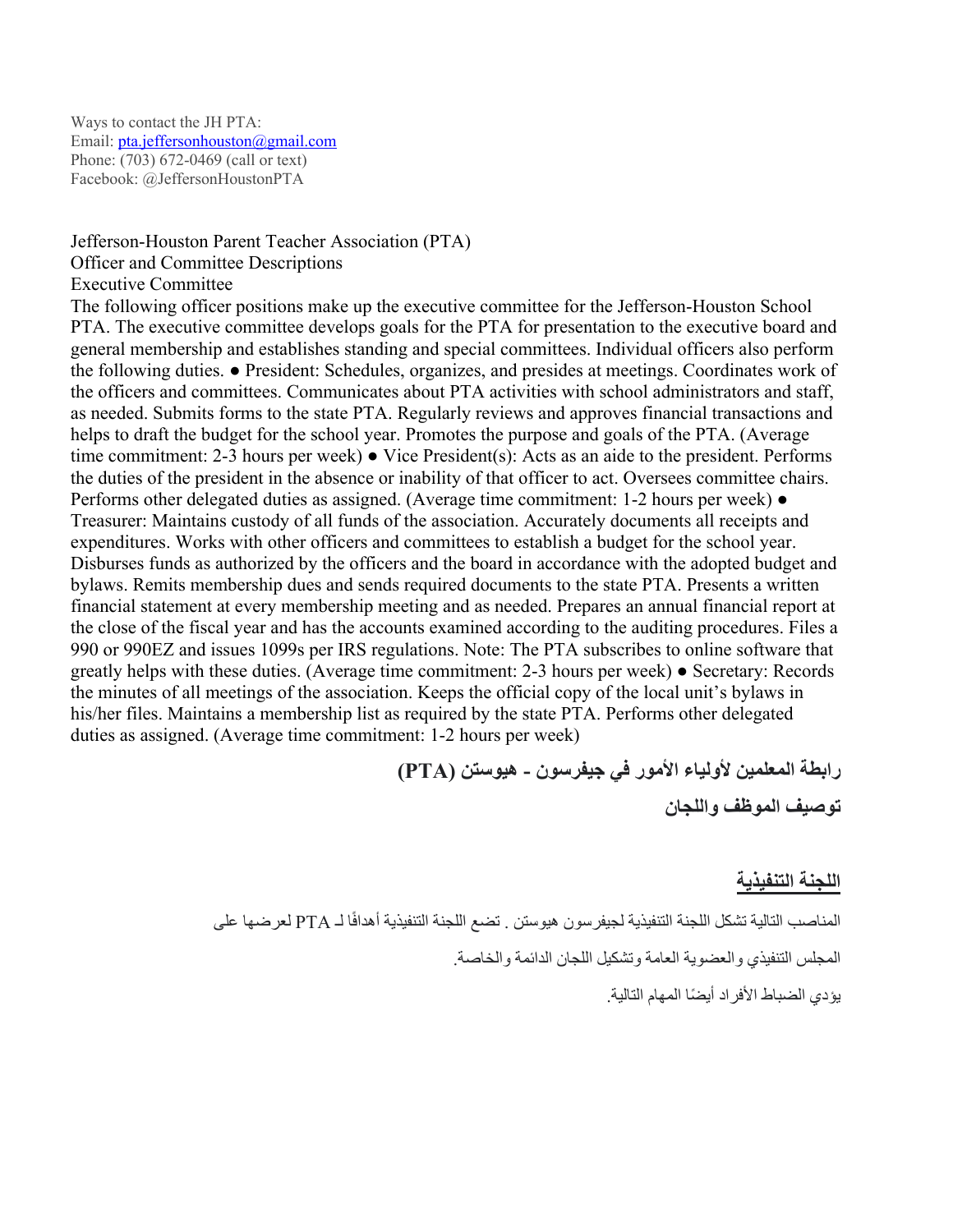**0 الرئيس:** يرتب الاجتماعات وينظمها ويتر أسها. ينسق عمل الضباط واللجان. التواصل حول أنشطة PTA مع مديري المدرسةوالموظفين حسب الحاجة. يقدم النماذج إلى PTA العام. بانتظام يراجع ويوافق المعاملات المالية ويساعد على صياغة الميزانية للعام الدراسي. يروج الأهداف من منطقة التجارة التفضيلية. (متوسط وقت الالتزام: 2-3 ساعات في الأسبوع)

**ه نـائب (نواب) الرئيس:** يعمل كمساعد للرئيس<sub>.</sub> يؤدي واجبات الرئيس في حالة غياب أو عدم قدرة ذلك الضابط على التصرف. يشرف على رؤساء اللجان. يؤدي واجبات مفوضة أخرى كما تم تعيينها. (متوسط وقت الالتزام: 1-2 ساعات لكل أسبو ع) **ه أمين الصندوق**: يتولّى عهدة جميع أموال الجمعية. يوثق كل شيء بدقة المقبوضات والنفقات. يعمل مع المسؤولين واللجان الأخرى لإنشاء ميزانية العام الدراسي يصرف الأموال على النحو المصرح به من قبل الضباط ومجلس الإدارة وفقًا للميزانية واللوائح المعتمدة. يرسل مستحقات العضوية ويرسل المستندات المطلوبة ل PTA االرئيسي. يقدم بيان مالي مكتوب في كل مرة اجتماع العضوية وحسب الحاجة. إعداد التقرير المالي السنوي في ختام السنة المالية وفحص الحسابات وفق اجراءات المراجعة. ملفات 990 أو EZ990 وتصدر 1099 وفقًا للوائح IRS. ملاحظة: يشترك PTA في البر امج عبر الإنترنت التي تساعد بشكل كبير في هذه المهام. (متوسط الوقت الالتزام: 2-3 ساعات في الأسبو ع)

● **سكرتير :** يسجل محاضر جميع اجتماعات الجمعية. يحتفظ بنسخة من اللوائح الداخلية للوحدة المحلية في ملفاته. يحتفظ بقائمة العضوية كما هو مطلوب من قبل PTA االرئيسي. يؤدي واجبات مفوضة أخرى كما تم تعيينها. (متوسط الالتزام بالوقت: 2-1 ساعة في الأسبوع)

### **Community Outreach Committee**

### لجنة التواصل مع المجت*مع*

تركز لجنة التواصل المجتمعي على بناء مجتمع داعم للأسر ، مقدمي الرعاية والمعلمين وأعضاء المجتمع للقيام بذلك ، تعمل اللجنة على ضمان أن يعرف جميع أصحاب المصلحة في JH ما يحدث في المدرسة وكيفية المشاركة. تتكون اللجنة من اللجان الفر عية التالية ، وجميع الرؤساء أعضاء في المجلس التنفيذي ، الذي يجتمع شهريًا. (متوسط وقت الالتزام: 1-2 ساعة في الأسبو ع)

> ● **سیئر :لاصتلاا )ءاسؤر(** نم ينورتكللإا دیربلا لئاسر لسری PTA يعامتجلاا لصاوتلا لئاسو ریدی . PTA و موقع الكتروني. الوصول إلى المنظمات المحلية ووسائل الإعلام لمشاركة أخبار JH والتحديثات.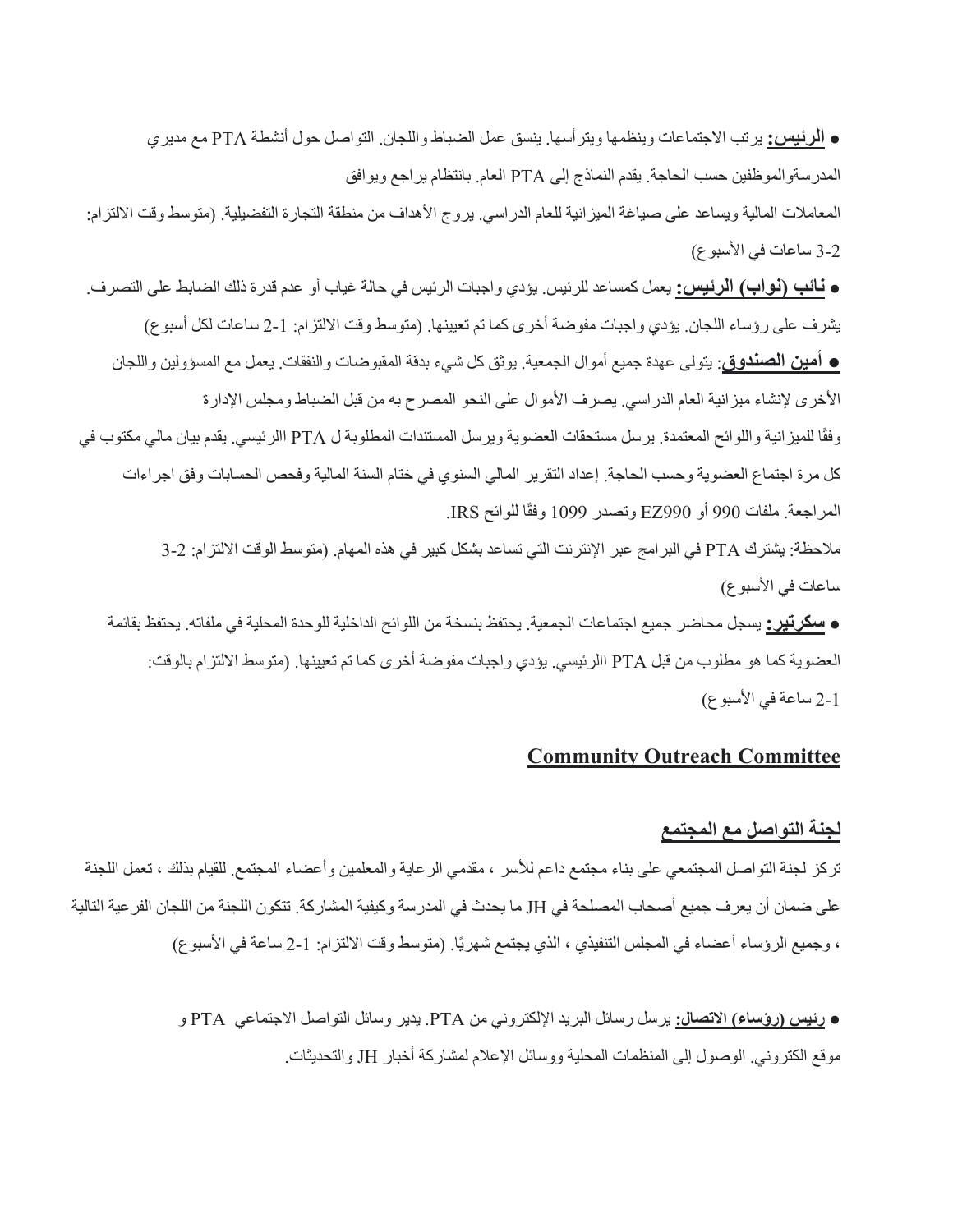<u>ه ممثل اولياء الامور بالفصل :</u> دیقوم بتجنيد اولياء الامور/ مقدمي الرعاية للعمل كآباء في الغرفة /كل صف (ابتدائي) أو صف (متوسط). يساعد الأباء في الغرفة ، الذين يعملون كجهات اتصال بين المعلمين وأولياء الأمور / مقدمي الرعاية من خلال تبادل المعلومات بين الفصل ، تنظيم منطوعين أولياء الأمور لأنشطة الفصل والاحتفال بنقدير المعلم الأحداث ، إلخ

**رئيس المدرسة الإعدادية**: يضمن أصوات أولياء الأمور / مقدمي الرعاية في المدرسة الإعدادية ممثلة في اجتماعات جمعية الأباء والمعلمين. يعمل مع فريق والد الغرفة للتجنيد الأباء / مقدمو الرعاية في المدرسة المتوسطة. يعمل مع الطالب والعائلة لجنة الارتباط لتنظيم فعاليات لطلاب المرحلة الإعدادية.

**. و نيس جمع التبر عات:** يقترب من الأعمال التجارية في المجتمع من أجل الدعم النقدي من خلال التبر عات والر عاية. ينظم وينفذ جمع التبر عات الأحداث.

<u>ه رئ**يس العضوية:** ي</u>قوم بتجنيد أولياء الأمور ومقدمي الرعاية وموظفي JH والمجتمع للانضمام إلى منطقة التجارة التفضيلية. تنسيق فعاليات و مبادر ات التوظيف . يحضر أحداث شخصية أو افتر اضية في بداية العام الدراسي للمساعدة في عملية العضويات. يحتفظ بمعلومات الاتصال الخاصة بالأعضاء في MemberHub. يساعد على ضبط مبلغ المستحقات كل عام ويعلن عن توافر عضوية مجانية لالعائلات التي تر غب في أن تكون أعضاء ولكن الذين تمثل مستحقاتهم ضائقة مالية .

## **Student and Family Engagement Committee**

## لجنة الارتباط الطلاب*ي* والأسرى

تركز لجنة مشاركة الطلاب والأسرة على دعم الطلاب والأسرة من جانب الصحة البدنية والعقلية. للقيام بذلك ، توفر اللجنة الأنشطة اللامنهجية لإشراك الطلاب في مجتمع الإسكندرية المحلي وإشراك أولياء الأمور ومقدمي الرعاية بعضها البعض للحصول على الدعم. تتكون هذه اللجنة من اللجان الفر عية التالية ، علي الجميع ان يكون اعضاء في المجلس التنفيذي الذي يجتمع شهريًا. (متوسط الوقت الالتزام: 1-2 ساعة في الأسبوع)

<mark>ه رئيس قسم فرص الإثراع :</mark>البحث عن وتنظيم الأنشطة اللامنهجية. الأنشطة - بما في ذلك نوادي ما بعد المدرسة والرحلات الميدانية والتجمعات - لطلاب Hتوسيع معرفتهم ، والتفاعل مع مجتمعهم ، وبناء الثقة أثناء امتلاكهم مر ح. **ـ و تيس فرص الانعكاسات**: يدعم الطلاب أثناء تقديمهم للمساهمه في بر نامج انعكاسات الفن لPTA الوطنيه. يُعلم مجتمع JH بالمواعيد النهائية والقواعد. ينظم تأملات البرنامج والتحكيم. يجمع كل الإدخالات ويرسل صدارة الترتيب وإدخالات على مستوى المنطقة. يقر المشاركين وينسق مراسم التتويج.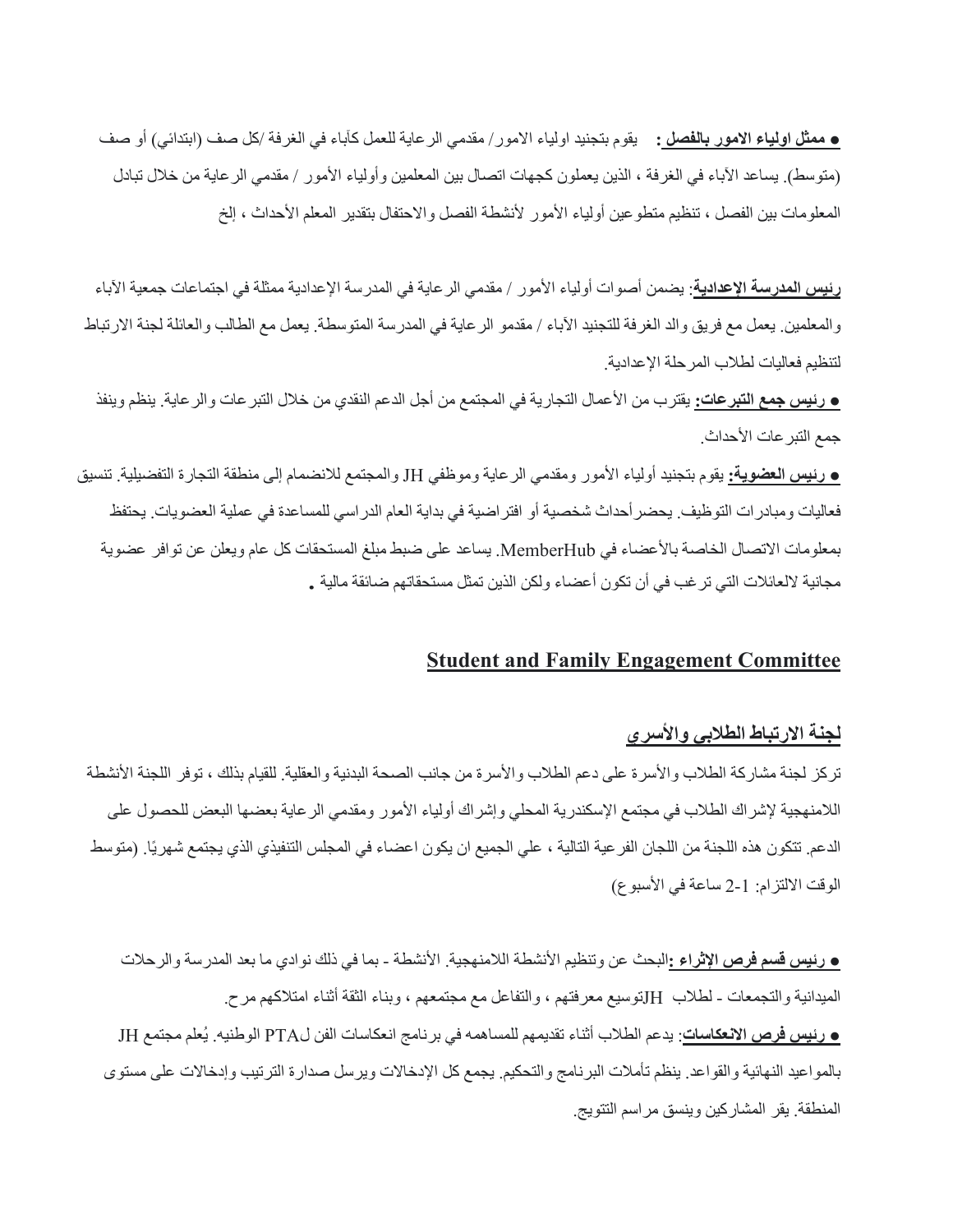#### **• رنيس قسم الموسيقي**: يعمل مع قسم الموسيقي لبناء وتعزيز برنامج موسيقي فيJH

**€ <u>الرئيس من ولي</u> الأمر إلى الواك**: يؤسس نظامًا حيث الآباء ومقدمو الرعاية من خلفيات مختلفة للاجتماع معًا لمناقشة المشكلات الشائعة و نعرف بعضنا البعض على مستوى أعمق .

ا مثل راطفإ Pancake يلایلو ملافلأا يلایلو .زبخلا تاعیبمو وغنبلا ً **:تایلاعفلاو جماربلا سیئر ●** ینظم ویقود أحداث **ه رئيس الحديقة**: يساعد في الحفاظ على حديقة JH حسب الحاجة من خلال التوظيف متطو عين لرى النباتات أو المساعدة في حصادها (الري الصيفي ، حصاد عيد الشكر ، زراعة القمح الشتوي ، إلخ). يدير مبادرات PTA الأخرى على أرض المدرسة ، مثل كمحطات لتطهير اليدين أو مكتبات صغير ة.

● **رئيس البكالوريا الدولية**: يعمل مع منسق البكالوريا الدولية في JH و على المعلمين تحديد وتنظيم مشاريع تعلم خدمة المجتمع. ينظم الأحداث أو الأنشطة للاحتفال بالتنوع الثقافي داخل المدرسة وعلى نطاق أوسع تواصل اجتماعي .

**ـ رنيس الكتاب السنوي**: ينسق عملية إنشاء الكتاب السنوي المدرسي<sub>.</sub> إبرام عقد مع شركة طباعة الكتاب السنوي<sub>.</sub> يعمل مع مصور المدرسة على الصور الفردية وقوائم الصف. يلتقط أو يجمع صورًا من المدرسون أو أولياء الأمور / مقدمو الرعاية لأحداث الفصل. يعمل مع مدرس منطوع أو أعضاء اللجنة الآخرين على مخطط لتقديمه للنشر . ينسق جهود المبيعات ويرتب توزيع الكتب السنوية .

# **Advocacy Committee**

# لجنة المناصرة

تركز لجنة المناصرة على الدفاع عن طلابنا ومعلمينا. لفعل هذا، يدعم أعضاء اللجنة المعلمين من خلال أنشطة تقدير المعلمين والعمل معهم لضمان تلبية احتياجات المعلمين في الفصول الدراسية ، والعمل كجهات اتصال بين العائلات والإدارة للتأكد من أن كل والد أو مقدم ر عاية يعرف كيفية الحصول على الدعم الذي يحتاجون إليه حتى ينجح طلابهم. تتكون هذه اللجنة مما يلي اللجان الفر عية ، ويكون جميع الرؤساء أعضاء في المجلس التنفيذي الذي يجتمع شهريا. (متوسط وقت الالتزام: 1-2 ساعة في الأسبو ع)

<u>ه رئ**يس تقدير المعل**م</u>: ينشئ أنشطة على مدار العام لإظهار المعلمين انهم في موضع تقدير على العمل الذي يقومون به. وهذا يشمل نقدير المعلم الأسبو ع ، جوائز مدرس العام ، ترتيب وجبات الطعام أثناء مؤتمرات الوالدين والمعلم ، وتقديم تقدير واحترام للمعلمين على مدار العام.